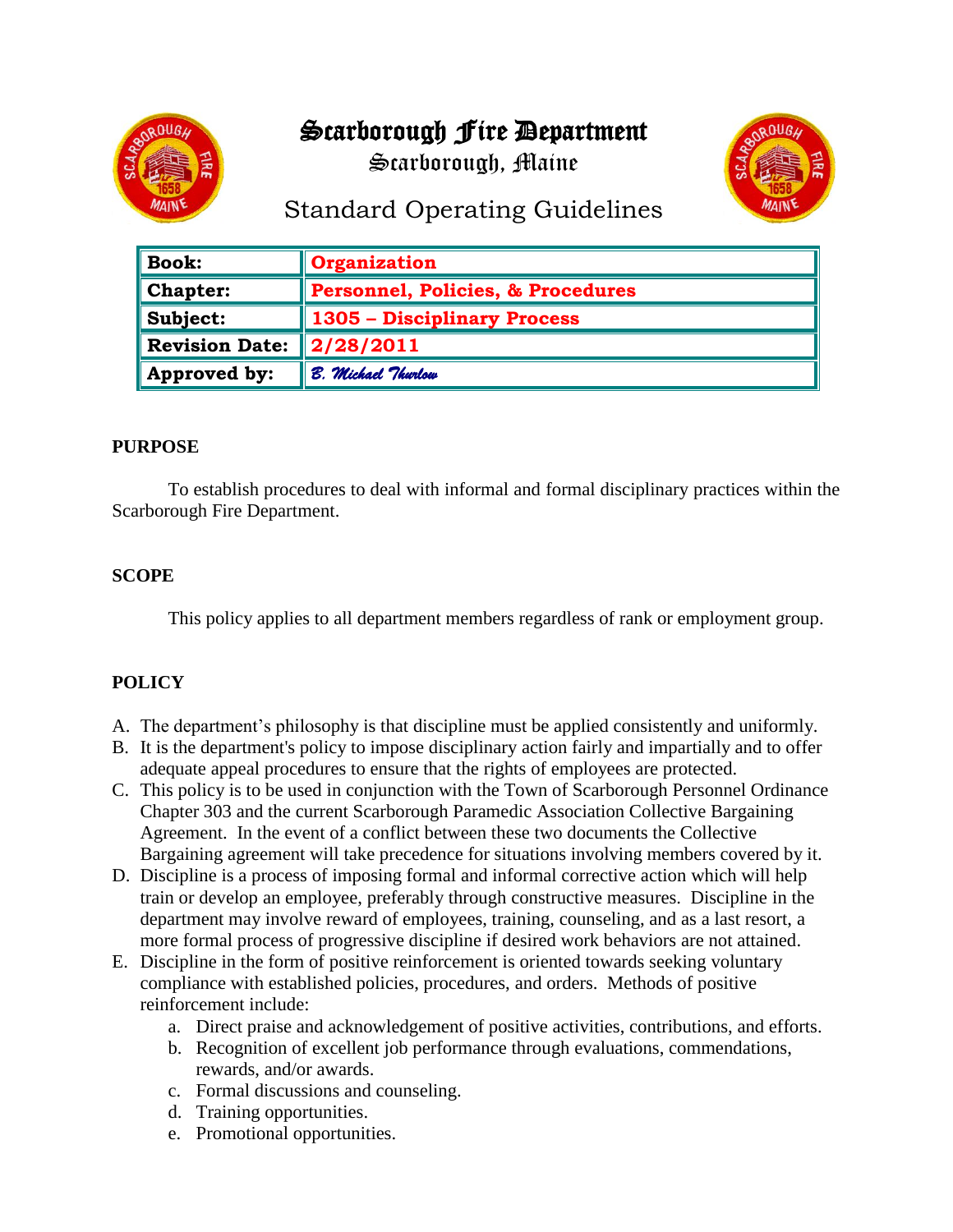- F. Discipline in the form of corrective action begins when voluntary compliance with established policies, procedures, and orders does not occur. Corrective action is oriented toward requiring specific behavioral modifications through a progressive disciplinary process which includes a number of steps that can be used as appropriate to bring about a positive change in behavior when an employee has been found in violation of a departmental rule, regulation, order from a supervisor, or standard operating procedure as outlined in the Procedure section of this document. Examples of progressive disciplinary measures include but are not limited to:
	- a. Counseling Memorandums
	- b. Corrective Memorandums
	- c. Written Reprimands
	- d. Suspensions
	- e. Demotions
	- f. Termination
- G. The department does not profess to provide employees with an all inclusive list of specifically prohibited behavior. Employees are expected to have a reasonable perception of what constitutes proper behavior, based on reviewing the SOPs, their training, and the observance of the behavior of firefighters and EMTs generally.
- H. An employee may be relieved from duty whenever, in the opinion of an officer, the employee is physically or psychologically unfit for duty. An administrative complaint and investigation may follow. Officers shall have the authority to relieve an employee from duty, but must promptly report such action to the Fire Chief, accompanied by a written report setting forth the details and circumstances. The Fire Chief may suspend an employee whose continued presence on the job constitutes a substantial and immediate threat to the welfare of the department, the public, and/or the employee.
- I. Probationary employees may be subject to dismissal without cause.
- J. Members of the Department shall answer any and all questions truthfully and directly as they may relate to any Departmental investigation. Members may have representation during any phase of the disciplinary process. Any expenses for such representation, if any, shall be the member's responsibility.
- K. No member shall obstruct, hinder, or impede any Department investigation.
- L. An employee arrested for, charged with, or convicted of any crime, or required to appear as a defendant in any criminal or civil proceedings, must inform the Fire Chief, in writing, as soon as possible. Employees do not have to report parking tickets or minor traffic offenses unless the infraction could result in the employee losing their valid driver's license status. Failure to notify the department of the foregoing shall be cause for disciplinary action.

#### **PROCEDURE**

Whenever the investigation of an administrative complaint results in disciplinary action being taken or when an officer finds it necessary to take disciplinary action based on his/her own observations, the following options may be considered. They are intended to be implemented in a progressive manner but the Fire Chief has the authority to deviate and use the most appropriate level based on the facts at hand and the seriousness of the situation. In some circumstances failure to comply with certain rules and regulations or standard operating procedures may have a specific disciplinary action outlined in the policy based on the safety consequences or seriousness of the infraction.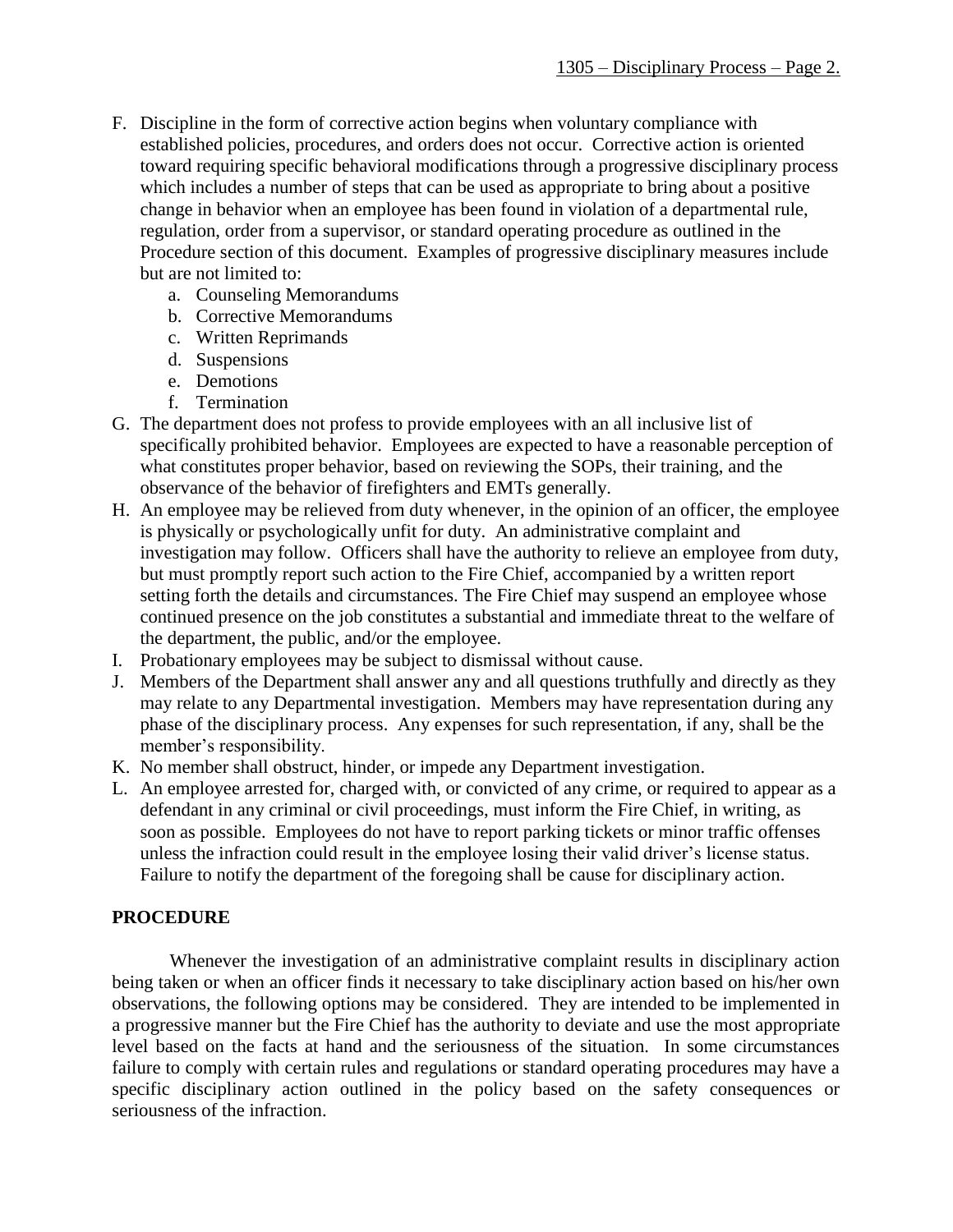- A. **Counseling Memorandum (Documented Verbal Warning):** A Counseling Memorandum is to be used in cases where an employee has failed to follow established procedures or has committed a violation of the departmental rules, regulations, or standard operating procedures and the violation is considered by the officer to be minor in nature. If the officer believes that the problem can be resolved or the employee's judgment or attitude improved through counseling, then the counseling session will be documented on this form. Any officer of the department may directly deal with situations that rise to this level and may issue a Counseling Memorandum which must be forwarded to the Fire Chief's office upon completion. After a full one year period, during which the employee has not been the subject of further negative discipline of any type, a counseling memorandum will be rescinded from the employee's personnel file.
- B. **Corrective Memorandum (Written Warning):** A Corrective Memorandum shall be issued by a Chief Officer after reviewing a complaint where an employee has failed to follow established procedures or has committed a violation of the departmental rules, regulations, or standard operating procedures and the action (or omission) is not serious enough to warrant a Written Reprimand being issued. After a full three year period, during which the employee has not been the subject of further negative discipline of any type, a Corrective Memorandum will be rescinded from the employee's personnel file.
- C. **Written Reprimand:** A Written Reprimand will be issued by a Chief Officer in those instances when an employee has failed to properly follow established procedures or has been found to have violated a rule, regulation, general order, or standard operating procedure and such violation is considered to be of such a serious nature that a Corrective Memorandum is inappropriate. The Written Reprimand may also be issued in the case of a less serious violation when the employee has previously been the recipient of some other form of corrective action for a similar violation. In cases of more serious violations, some other form of disciplinary action or remedial training may accompany the written reprimand. Any employee who has been issued three or more Written Reprimands within a one-year period will be scheduled for a hearing before the Fire Chief. The purpose of the hearing shall be to determine if further disciplinary action is warranted on the basis of an accumulation of progressive discipline. A Written Reprimand remains a permanent record in the employee's personnel file.
- D. **Suspension:** An employee may be suspended from duty (with pay) pending the investigation of an administrative complaint when the seriousness of the allegation warrants such action. An employee may be suspended from duty (without pay) as the result of a finding that the employee has committed a serious violation of the departmental rules, regulations, general orders or standard operating procedures. An employee may also be suspended from duty without pay on the basis of an accumulation of progressive disciplinary steps or actions. The Fire Chief must authorize all suspensions and a record of such shall remain a permanent part of the employee's personnel record. Suspensions will be scheduled and served at the convenience of the department to assure adequate staffing.
- E. **Demotion:** An employee may be demoted in rank on the basis of a serious violation of departmental rules, regulations, general orders or standard operating procedures. A demotion in rank may also be ordered on the basis of an accumulation of progressive disciplinary steps or actions. The Fire Chief must authorize all demotions and a record of such shall remain a permanent part of the employee's personnel record.